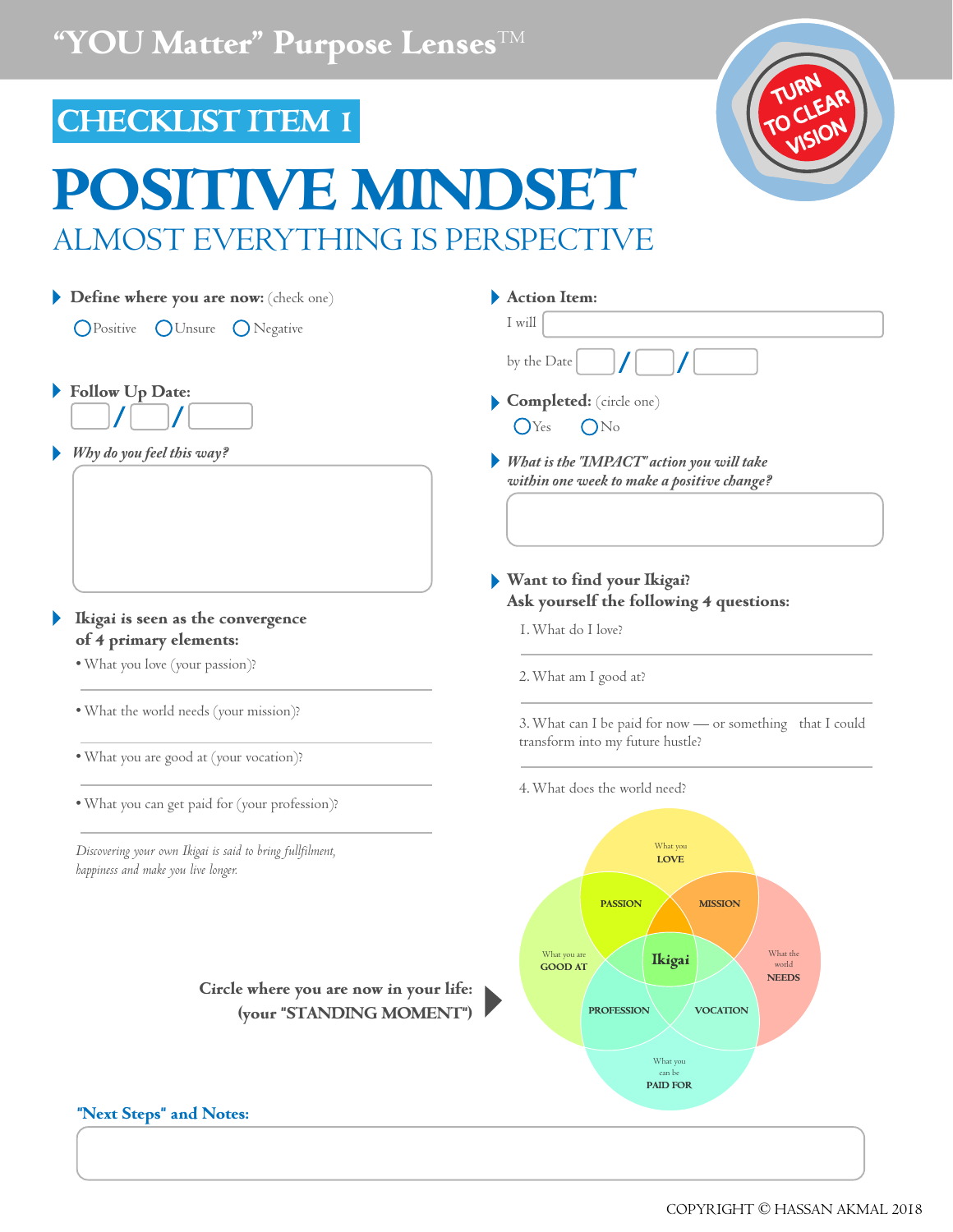# **CHECKLIST ITEM 2**

# **THE UNLOCK:** CAREER AND LIFE VISION

| Define where you are now: (check one)     | Action Item:                                                                            |
|-------------------------------------------|-----------------------------------------------------------------------------------------|
| O My career vision is unlocked            | I will                                                                                  |
| O My life vision is unlocked              | by the Date                                                                             |
| Follow Up Date:                           | Completed: (circle one)                                                                 |
|                                           | $OY_{es}$<br>ON <sub>o</sub>                                                            |
| Why do you feel this way?                 | What is the "IMPACT" action you will take<br>within one week to make a positive change? |
|                                           |                                                                                         |
| Lareer<br>Life<br>"Next Steps" and Notes: |                                                                                         |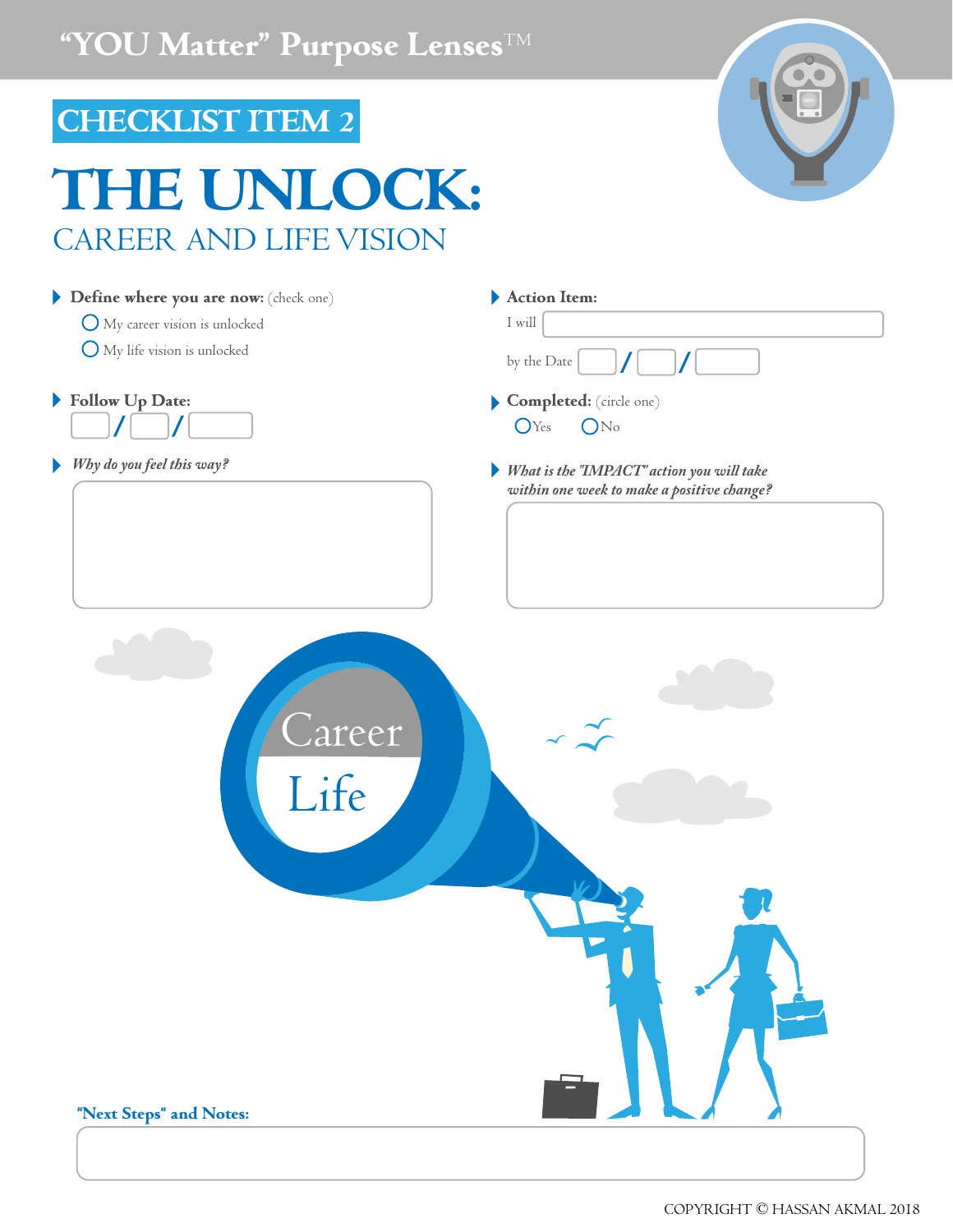## **CHECKLIST ITEM 3**

**Define where you are now:** (check one)

I don't know or understand my purpose

I know my purpose

**Follow Up Date:**

# **DISCOVERY CALLS** THE PURPOSE IN YOU

|             | Action Item: |  |  |  |
|-------------|--------------|--|--|--|
| by the Date | I will       |  |  |  |

- **Completed:** (circle one)  $O$ Yes  $O$ No
- *Why do you feel this way? What is the "IMPACT" action you will take within one week to make a positive change?*

**IDEATE "Next Steps" and Notes:**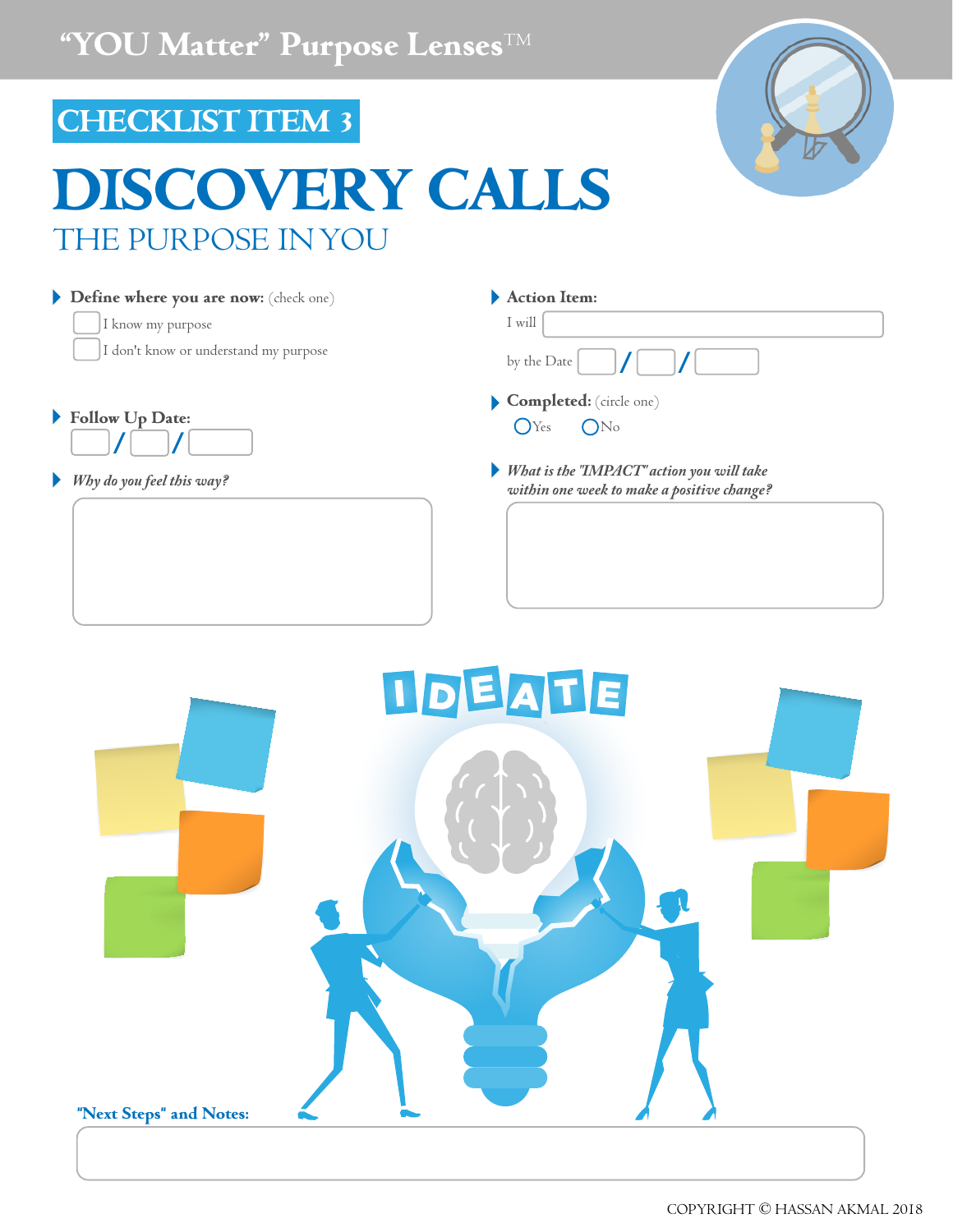#### **CHECKLIST ITEM 4** Career<br>Bucket List **CAREER MANIFESTÓ** BE AN ARCHITECT, BUILD THE LIFE YOU LOVE **Action Item: Define where you are now:** (check one) I will I am designing my life Someone else is designing my life by the Date **Follow Up Date: Completed:** (circle one) Þ  $O$ Yes  $O$ No *Why do you feel this way? What is the "IMPACT" action you will take*  Þ *within one week to make a positive change?* Career Ladders **Career Ladders HOW DO I WANT TO BE REMEMBERED? Life Crane** Reflecting on my 7777 retirement speech **TEENAGE YEARS AND I AM: COLLEGE NAMA My DISCOVER** (click all that apply) **I DON'T Evolving**  Preparing for **WANT TO World Single** the life I **View GROW UP Taken** want to live **YEARS Building**  No worries in **my empire**  the world! **"Next Steps" and Notes:**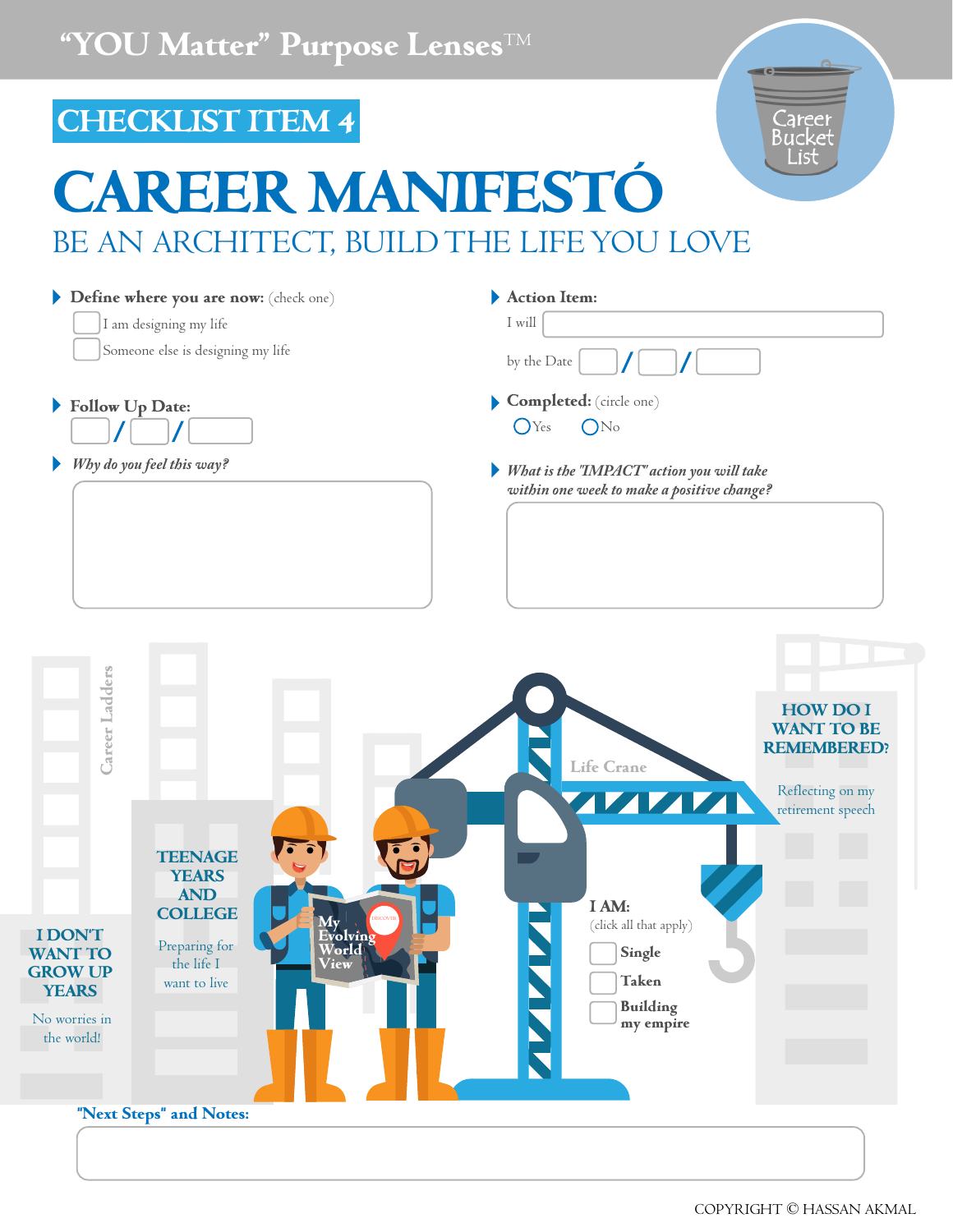"YOU Matter"

## **CHECKLIST ITEM 5**

# **"YOU MATTER"** WHY YOU SHOULD INVEST IN YOURSELF

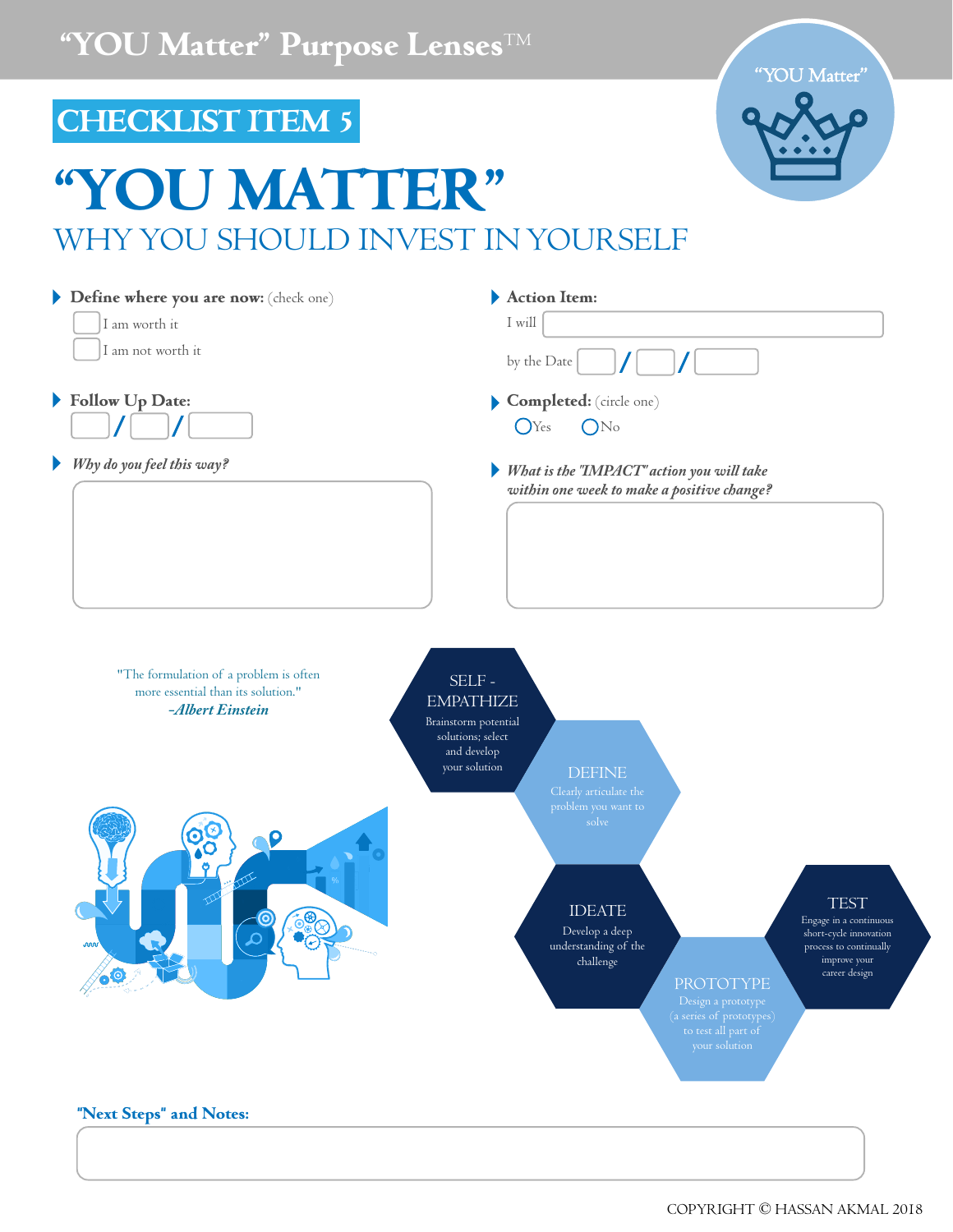